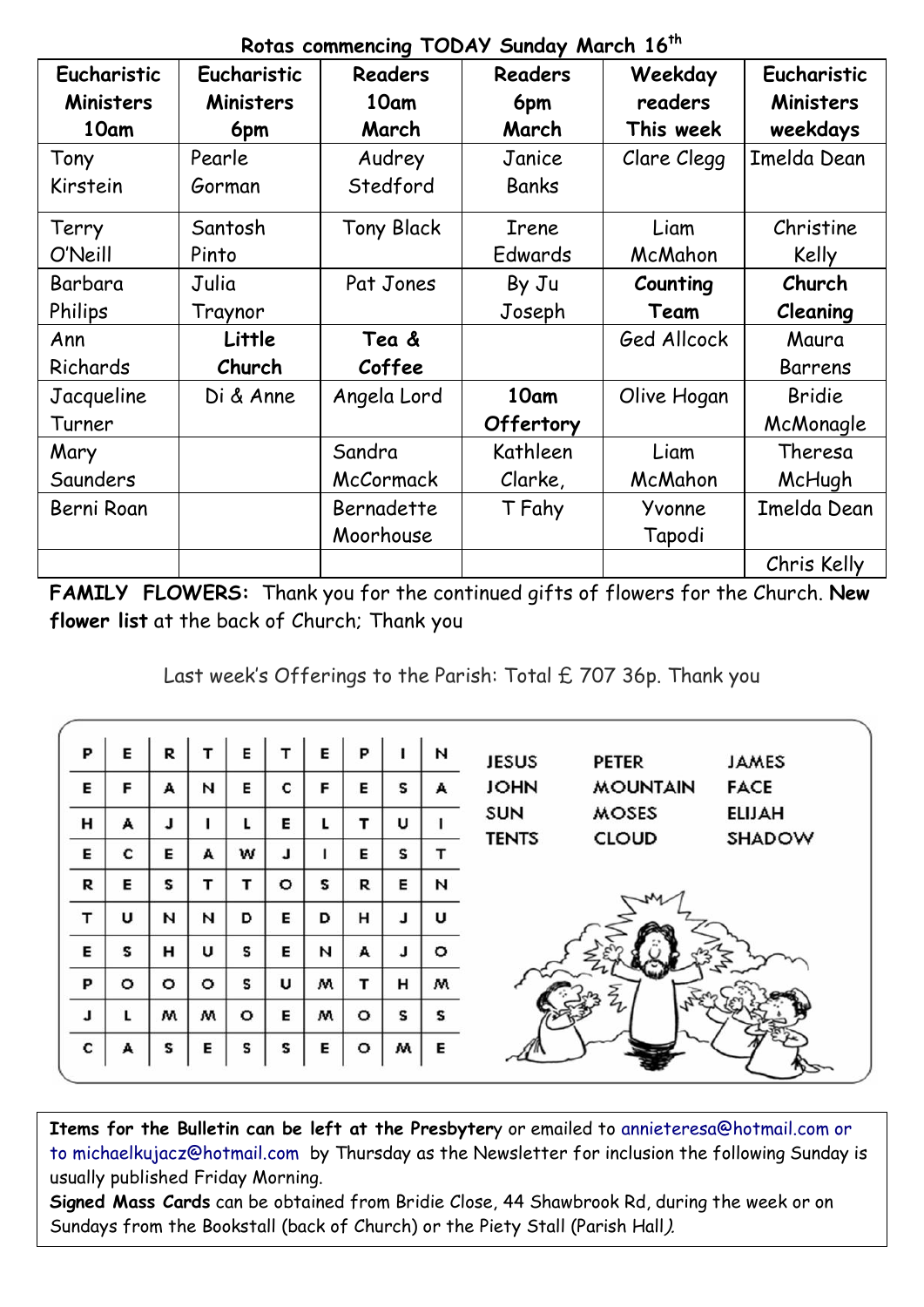

## ST. BERNARD'S PARISH BULLETIN

## Second Sunday of Lent

## **Sunday 16th March 2014**

**Parish Priest** Mgr. Michael J Kujacz: Assistant Fr. Michael Job



**Address** St. Bernard's R C Church, Burnage Lane, Manchester M19 1DR **Telephone**0161 432 3628 **Website** [http://stbernards-burnage.homeip.net](http://stbernards-burnage.homeip.net/)

2<sup>nd</sup> Lent MASS 7/ Creed 12 Apostles; Sunday P.155 Eucharistic Prayer 2 (p24) Hymns 361, 711, 378, 207



We hear about the Transfiguration today, where the disciples see the Glory of God shining through Jesus. They see that he is"the One": he will change their lives in unexpected and surprising ways. He tells them not to be afraid!

Lent can be a time, if we take it seriously and really enter in to it, when Jesus can transfigure our lives, so that we can see and understand more clearly; so that we are not afraid of being one of his followers. Lent is

a time when Jesus wants to affirm the good that is with us, and help us leave behind some of those things that haunt us, shame us and hold us back. What is it with you? What stops you from making another small step along the road of faith? Are you like St. Augustine who once prayed, "Convert me, but not just yet." Or Like Oscar Wilde who could resist everything but temptation!

Pope Francis is encouraging us all to make this Lent a time of new beginnings; is it time you went to confession and made a new start and got your faith batteries topped up? Don't leave it to the last moment, but give yourself time to sit awhile, ponder a little, be honest and then take the next step, this may mean making a change or a small adjustment to you life style or determining to just begin again. What is certain is that we don't need to carry the guilt and baggage from the past with us; why not deposit it through the Sacrament of Reconciliation so that you can really and truly move on? Remember its not like dropping things off in the left luggage office so that we can pick them up again and worry about them but rather its actually about the mercy of God wiping clean the slate and taking they weight of our sins on the Lord's shoulders. Come on give yourself a treat, let the light of Christ that we see in the transfiguration shine through you, make his day, make your own day special, get ready for eternity. The ball is in your court! God Bless mjk

**Pope Francis Tweet**; In life we all make many mistakes. Let us learn to recognize our errors and ask forgiveness. *2014 Year of Our Parish*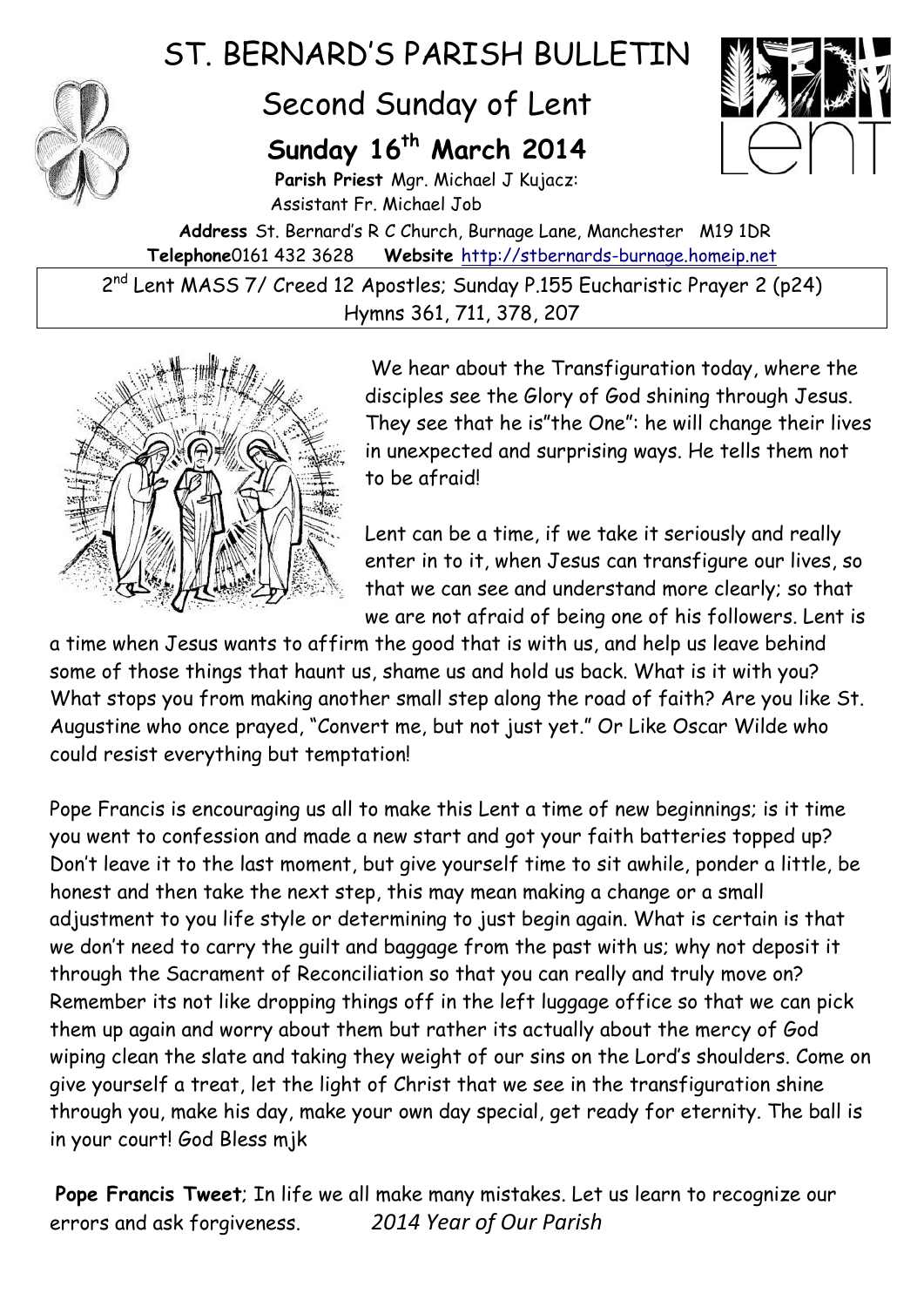THE HOLY FATHER'S INTENTIONS (March)



Universal: That all cultures may respect the rights and dignity of women. For Evangelization: That many young people may accept the Lord's invitation to consecrate their lives to proclaiming the Gospel.

**+ Don't Forget 10 minute Stations of the Cross each week day after Mass** 

| Sunday    | 16 <sup>th</sup> March    | 2 <sup>nd</sup> Sunday of | 10.00am             | Mass         |
|-----------|---------------------------|---------------------------|---------------------|--------------|
|           |                           | Lent                      | 6.00pm              |              |
|           | <b>Stations</b>           | Of the Cross              | 4.00pm              |              |
| Monday    | 17 <sup>th</sup> March    | Feast; St                 | 9-30am              | Mass         |
|           |                           | Patrick                   |                     |              |
| Tuesday   | $18^{th}$<br>March        | Mass of Lent              | $6-7$ pm            | Exposition & |
|           |                           |                           |                     | Confessions  |
|           |                           |                           | 7pm                 | Mass         |
| Wednesday | 19th March                | Solemnity: St.            | 9-30am              | Mass         |
|           |                           | Joseph                    |                     |              |
|           |                           | Lectio Divina             | 7pm                 | Parish Hall. |
| Thursday  | 20 <sup>th</sup><br>March | Mass of Lent              | 9-30am              | Mass         |
|           |                           |                           |                     |              |
| Friday    | $21^{st}$<br>March        | Mass of Lent              | $6 - 30$ am         | Mass         |
|           |                           |                           |                     |              |
|           |                           | (St. Mary's)              | $(12 \text{ Noon})$ | Mass         |
| Saturday  | $22^{nd}$<br>March        | Mass of Lent              | 11-12noon           | Exposition & |
|           |                           |                           |                     | Confessions  |
|           |                           |                           | 12 Noon             | Mass         |
| Sunday    | 23 <sup>rd</sup><br>March | 3rd Sunday of             | 10.00am             | Mass         |
|           |                           | Lent                      | 6.00pm              |              |
|           | <b>Stations</b>           | Of the Cross              | 4.00pm              |              |

**Masses received this week:** Special Intentions, Peter Gallagher, Annie Clarke, Kathleen Fury, Bridie O'Brien, Patrick Rabbitt, Megan Corrigan, in thanksgiving, Sally Kenny, Mrs Morris, Louis Sivori, Simon Kelly, Kathleen Desmond, William Hall, Billy Reardon, Peggy and Coli Flaherty.

**Sick;** please commend to your prayers the sick and housebound of the Parish especially, Maximus John Paul Payne(baby), Daniel, Martin, Sarah, Fr. Pat Early, Audrey Doona, Michael Doyle, Jacob Bannister, Janet Roberts, Simon Kelly, John Doona, Margaret Keable, Mary Duffy, John Cross, Cissie Corrigan, Ruth Sivori, Pat Preston, Clare Bainbridge, Malcolm Scott, Sheila MacCrimmon, Carolyn Smith, Louis Sivori, Pat Reid, Simon McDermott, Julie Ann Keeney, Stephen Gatley, Kath Rafter, Bernadette Maloney, Margaret Keable, Dena O'Meara, Mary Callaghan, Constance Murphy, Maria Baker, Annie Clarke, John Barnes, Denny McGuigan, George Hughes, Honor